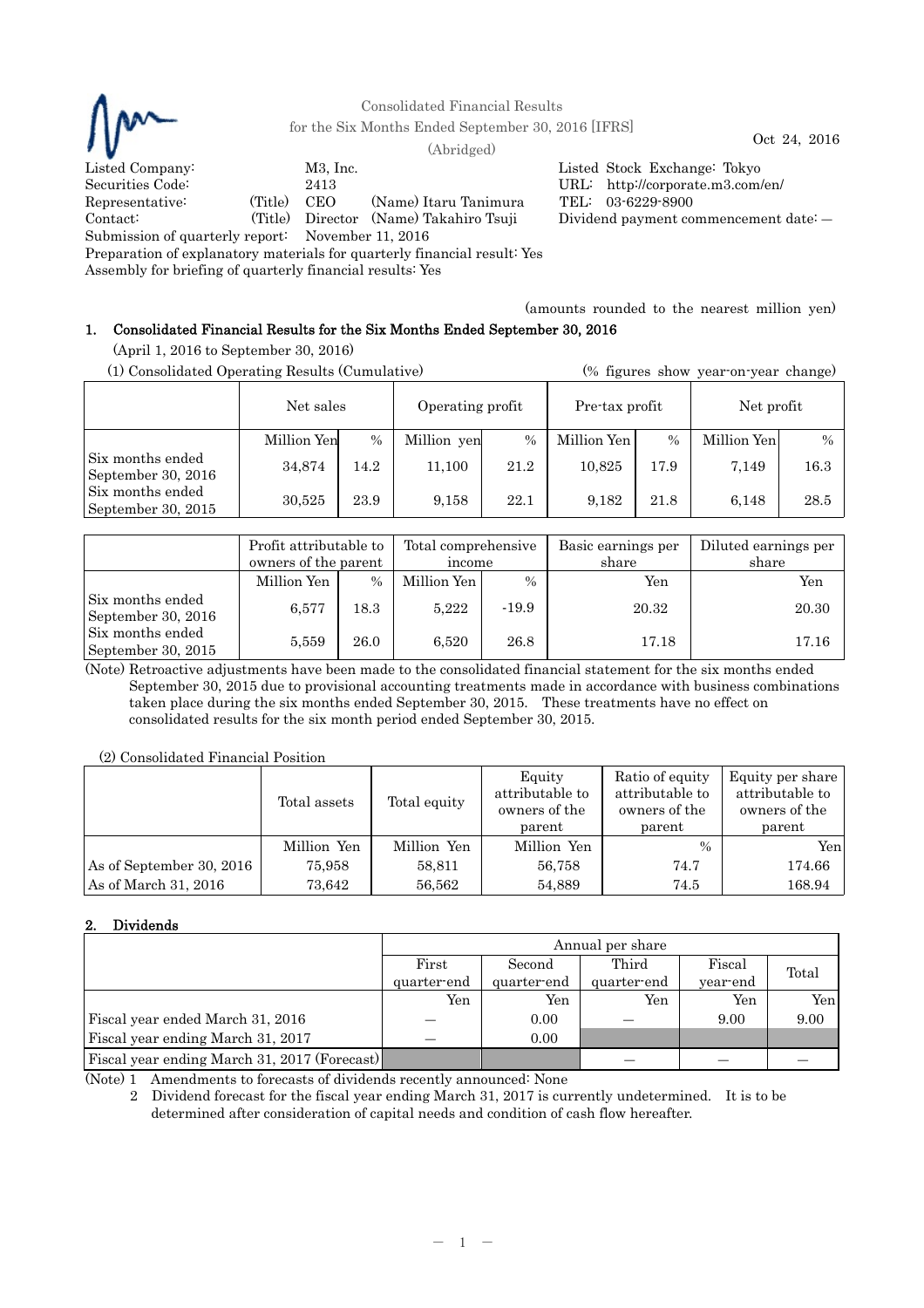# 3. Consolidated Financial Results Forecast for the Fiscal Year Ending March 31, 2017

|        | $($ r rom April 1, 2010 to march 31, 2017) |               |                  |               |                |                              |                |                                                      |                |                                |       |
|--------|--------------------------------------------|---------------|------------------|---------------|----------------|------------------------------|----------------|------------------------------------------------------|----------------|--------------------------------|-------|
|        | Net sales                                  |               | Operating profit |               |                | Net profit<br>Pre-tax profit |                | Profit<br>attributable to<br>owners of the<br>parent |                | Basic<br>earnings per<br>share |       |
|        | Million<br>Yen                             | $\frac{0}{0}$ | Million<br>Yen   | $\frac{0}{0}$ | Million<br>Yen | $\%$                         | Million<br>Yen | $\frac{0}{0}$                                        | Million<br>Yen | $\frac{0}{0}$                  | Yen   |
| Annual | 75.000                                     | $16.0\,$      | 23,000           | 14.9          | 23,000         | 15.3                         | 15.300         | 13.4                                                 | 14,300         | 14.3                           | 44.18 |

(From April 1, 2016 to March 31, 2017)

(Note) 1 Amendments to forecasts of financial results recently announced: None

2 Basic earnings per share has been calculated using 323,668,703 shares, which is the average number of issued shares during the six months ended Sep 30, 2016.

## ※ Notes

(1) Changes in significant subsidiaries during the period (changes in specific subsidiaries accompanying changes in scope of consolidation): None

(2) Changes in accounting policies and accounting estimates:

- (i) Changes in accounting policies required by IFRS: None
- (ii) Changes in accounting policies other than item (i) above: None
- (iii) Changes in accounting estimates: None

## (3) Number of shares issued (common stock)

| (i) Number of shares outstanding at the end of the period (including treasury shares) |             |        |  |  |  |
|---------------------------------------------------------------------------------------|-------------|--------|--|--|--|
| As of September 30, 2016                                                              | 323,748,900 | shares |  |  |  |
| As of March 31, 2016                                                                  | 323,646,000 | shares |  |  |  |
| (ii) Number of treasury stock at the end of the period                                |             |        |  |  |  |
| As of September 30, 2016                                                              | 32,400      | shares |  |  |  |
| As of March 31, 2016                                                                  | 32,400      | shares |  |  |  |
| (iii) Average number of shares during the period (cumulative)                         |             |        |  |  |  |
| As of September 30, 2016                                                              | 323,668,703 | shares |  |  |  |
| As of September 30, 2015                                                              | 323,544,929 | shares |  |  |  |

※ Indication regarding implementation status of the quarterly review procedures

This quarterly financial report is outside the scope of the review procedures for quarterly financial statements under the Financial Instruments and Exchange Act. At the time of disclosure of this quarterly financial report, review procedures for the Quarterly Consolidated Financial Statements are in progress.

※ Explanation of proper use of financial results forecasts, and other special matters

(Caution regarding statements concerning the future)

The forward-looking statements herein are based on information available to the Company and on certain assumptions deemed to be reasonable at the date of publication of this document. They are not intended as the Company's commitment to achieve such forecasts, and actual results may differ significantly due to various factors.

(Explanatory materials for quarterly financial result)

Explanatory materials for quarterly financial result will be posted on our website on Monday, October 24, 2016.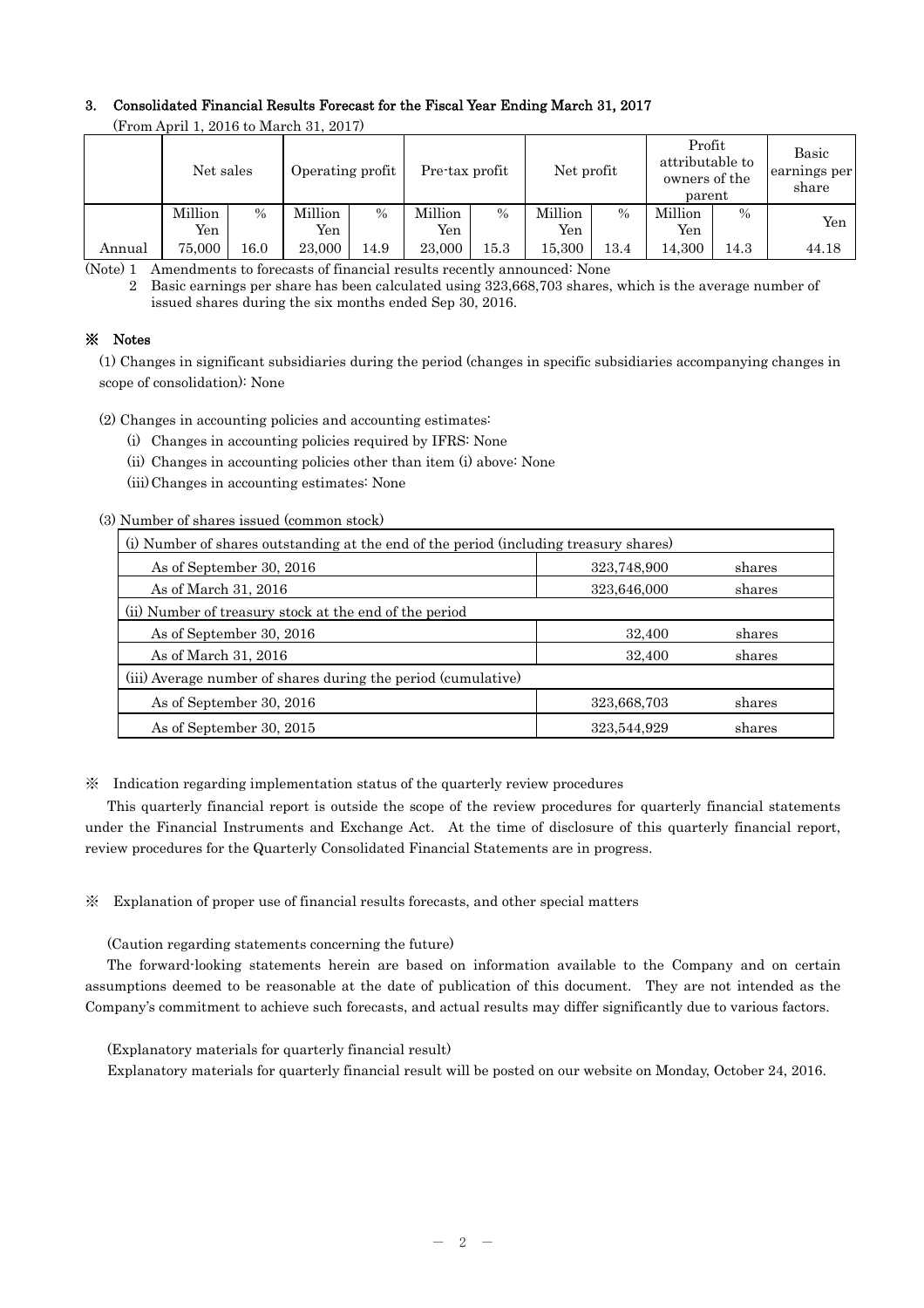### 1. Qualitative Information on Quarterly Results

#### (1) Explanation of consolidated operating results

In Japan, various services are provided for the 250,000+ physician members via the "m3.com" website designed for medical professionals.

Marketing support for pharmaceutical companies ("MR-kun family") includes a selection of services catering to various agendas and purposes, such as the basic "Affiliates" service, "MR-kun" service which allows member physicians to receive continuous and frequent information, "One Point eDetail" service which provides a more direct and targeted approach to member physicians, and "Web Conference" service which allows member physicians to participate in online conferences, all via the m3.com platform.

Clinical trial related services centered around "Mr. Finder" which excavates institutions and patient participants for clinical studies, are provided by Mebix Inc. which provides IT supported large-scale clinical study services, MIC Medical Corp and MEDISCIENCE Planning Inc. ("MPI" below) which assists in clinical trial operations, by e-SMO Inc. and Neues, Co, Ltd. ("Neues" below) which provides administrative and operations support across the entire clinical trial process as SMOs, by Integrated Development Associates Co., Ltd. ("IDA" below) which provides support services mainly for overseas bio-pharmaceutical companies looking to include Japan and Asia in global drug development, and by POC Clinical Research Inc. ("POC" below), which provides comprehensive support in research and development aimed for early practical application of bio-technology centered on advanced medical technology.

Platform linked services such as market research services that panel member physicians, "QOL-kun" which provides marketing support corporations desiring to advertise daily life services to doctors, "AskDoctors" (http://www.AskDoctors.jp/) website which connects public users with member physicians for answers to general health questions, and "Private Practice Management" (m3.com Kaigyo/Keiei) services which support the establishment and management of clinics, are all being expanded.

Services at M3 Career, Inc. ("M3 Career" below) which provides job search and placement services for physicians and pharmacists, Reno Medical Inc. which is an agency that provides prescription drug related media services, C.M.S Co.Ltd ("C.M.S" below) which supports development and sales of electronic medical record systems, and M3 Marketing, Inc ("M3 Marketing" below) which develops and provides next generation MRs which we have named as "Medical Marketers," are also all being expanded. Furthermore, we have newly established TECOM, Inc. ("TECOM" below) in August of 2016, and have launched preparatory examination services for national certifications for medical welfare practitioners.

As for business overseas, the U.S. portal website, "MDLinx" designed for healthcare professionals, continues to expand services that incorporate the physician membership base for pharmaceutical companies, as well as expand its career services for physicians through M&As. The portal now provides access to over 600,000 physician members, in part boosted by business partnerships. The U.K. portal website, "Doctors.net.uk," with roughly 200,000 physician members, is also expanding services for pharmaceutical companies with the launch of the U.K. version of MR-kun. The China portal website has now topped 1.5 million physician members, and the Chinese version of MR-kun continues to expand at a healthy pace. We launched a joint venture in India in August 2016, and have reached an agreement in October 2016 to consolidate Vidal Group, which operates pharmaceutical information database businesses in France, Germany, and Spain.

Additionally, membership and panel participation at websites operated by M3 group starting with Japan, U.S., U.K., China, and Korea, now totals over 4 million physicians, enabling provision of marketing research services that span across a global scale.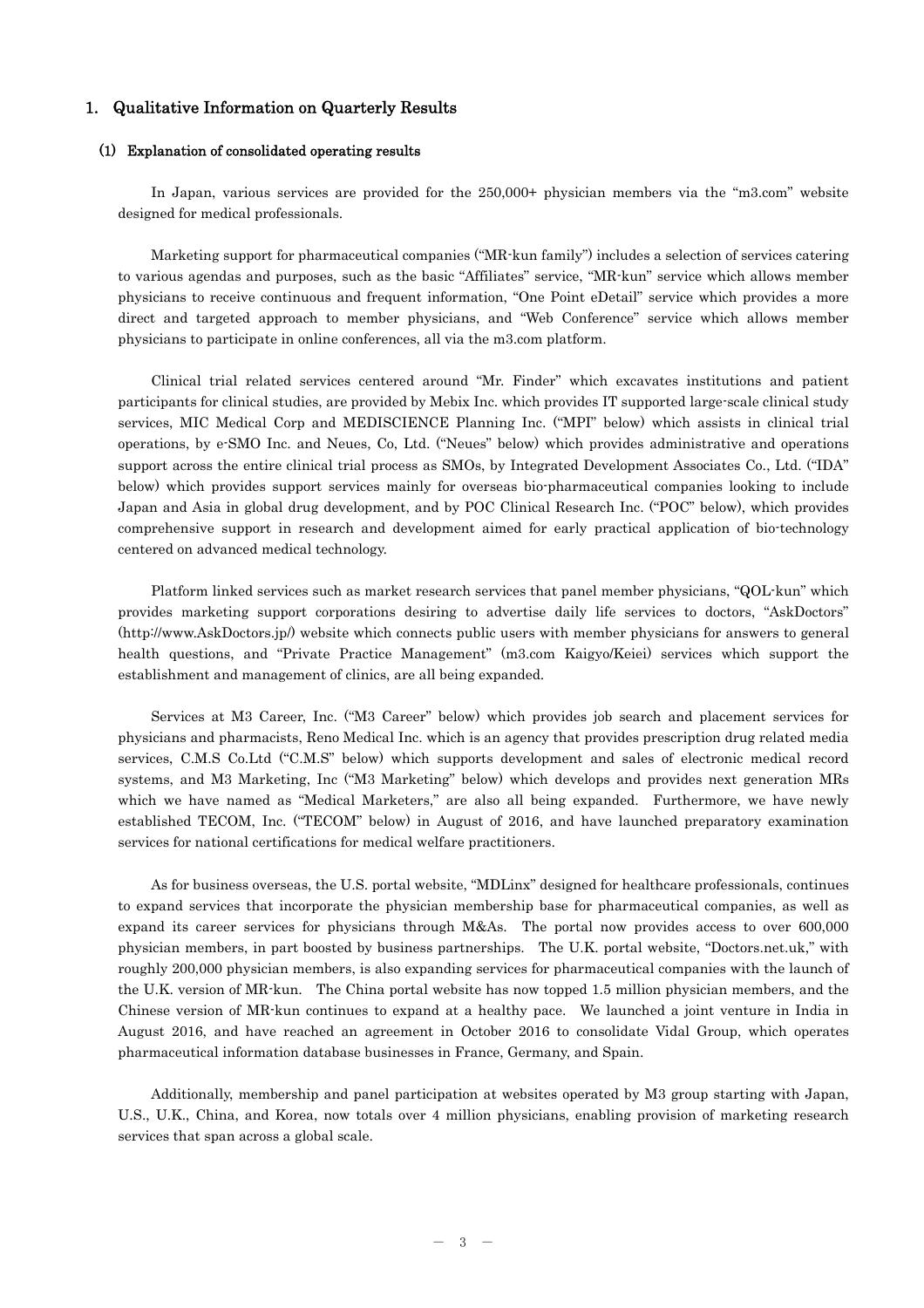| Consolidated cumulative results for the second quarter is as below. |                                                                        |                                                                        |                               | (Unit: Million Yen) |                                                                          |  |  |
|---------------------------------------------------------------------|------------------------------------------------------------------------|------------------------------------------------------------------------|-------------------------------|---------------------|--------------------------------------------------------------------------|--|--|
|                                                                     | Six months ended<br>Sep 30, 2015<br>(April 1, 2015 to<br>Sep 30, 2015, | Six months ended<br>Sep 30, 2016<br>(April 1, 2016 to<br>Sep 30, 2016, | Second quarter<br>comparisons |                     | (Reference)<br>Previous consolidated<br>fiscal year<br>(April 1, 2015 to |  |  |
|                                                                     | cumulative)                                                            | cumulative)                                                            |                               |                     | March 31, 2016)                                                          |  |  |
| Net sales                                                           | 30,525                                                                 | 34,874                                                                 | $+4,349$                      | $+14.2%$            | 64,660                                                                   |  |  |
| Operating Profit                                                    | 9,158                                                                  | 11,100                                                                 | $+1,942$                      | $+21.2%$            | 20,022                                                                   |  |  |
| Pre-Tax Profit                                                      | 9,182                                                                  | 10,825                                                                 | $+1,642$                      | $+17.9%$            | 19,950                                                                   |  |  |
| Net Profit                                                          | 6,148                                                                  | 7,149                                                                  | $+1,002$                      | $+16.3%$            | 13,493                                                                   |  |  |

| Segment Results                                                |                   |                                                                                       |                                                                                       | (Unit: Million yen)           |           |
|----------------------------------------------------------------|-------------------|---------------------------------------------------------------------------------------|---------------------------------------------------------------------------------------|-------------------------------|-----------|
|                                                                |                   | Six months ended<br>Sep 30, 2015<br>(April 1, 2015 to<br>Sep 30, 2015,<br>cumulative) | Six months ended<br>Sep 30, 2016<br>(April 1, 2016 to<br>Sep 30, 2016,<br>cumulative) | Second quarter<br>comparisons |           |
| Medical Portal                                                 | Segment Net Sales | 11,961                                                                                | 13,808                                                                                | $+1,848$                      | $+15.4%$  |
|                                                                | Segment Profit    | 7,069                                                                                 | 7,715                                                                                 | $+646$                        | $+9.1%$   |
| <b>Evidence Solution</b>                                       | Segment Net Sales | 9,770                                                                                 | 10,732                                                                                | $+961$                        | $+9.8%$   |
|                                                                | Segment Profit    | 1,786                                                                                 | 2,343                                                                                 | $+557$                        | $+31.2%$  |
|                                                                | Segment Net Sales | 6,405                                                                                 | 7,007                                                                                 | $+602$                        | $+9.4%$   |
| Overseas                                                       | Segment Profit    | 577                                                                                   | 453                                                                                   | (124)                         | $-21.5%$  |
| Clinical Platform                                              | Segment Net Sales | 1,305                                                                                 | 1,385                                                                                 | $+80$                         | $+6.1%$   |
|                                                                | Segment Profit    | 133                                                                                   | 92                                                                                    | (42)                          | $-31.3%$  |
| Sales Platform                                                 | Segment Net Sales | 664                                                                                   | 706                                                                                   | $+42$                         | $+6.3%$   |
|                                                                | Segment Profit    | 12                                                                                    | 49                                                                                    | $+37$                         | $+314.6%$ |
|                                                                | Segment Net Sales | 933                                                                                   | 1,836                                                                                 | $+903$                        | $+96.8%$  |
| Others                                                         | Segment Profit    | 110                                                                                   | 102                                                                                   | (8)                           | $-7.5%$   |
|                                                                | Segment Net Sales | (513)                                                                                 | (600)                                                                                 | $\overline{\phantom{m}}$      |           |
| Adjustment                                                     | Segment Profit    | (533)                                                                                 | 346                                                                                   |                               |           |
| Gains from remeasurement accompanying<br>business combinations |                   | $\,3$                                                                                 | (3)                                                                                   |                               |           |
|                                                                | Net Sales         | 30,525                                                                                | 34,874                                                                                | $+4,349$                      | $+14.2%$  |
| Total                                                          | Operating Profit  | 9,158                                                                                 | 11,100                                                                                | $+1,942$                      | $+21.2%$  |

1) Medical Portal

Marketing support sector targeting healthcare related companies produced sales of 6,455 million yen, higher by 12.3% year on year. Robust sales for "MR-kun family" services centered on "MR-kun" were driven by broader demand from pharmaceutical companies, posting an increase of 13% year on year.

Marketing research sector sales were 1,123 million yen, higher by 5.3% year on year. Improvements in sales structure expanded direct sales to pharmaceutical companies.

Others sector produced sales of 6,231 million yen, higher by 21.0% year on year, led by M3 Career's job placement services for physicians.

The above results totaled 13,808 million yen, higher by 15.4% year on year, in sales for the Medical Portal segment.

 COGS and SG&A amounted to 6,154 million yen, higher by 21.5% year on year, largely due to increases in personnel expenses across the entire M3 group to accommodate business growth. One time fees totaling 42 million yen related to the consolidation of Anestation Co.,Ltd. ("Anestation" below) were incurred.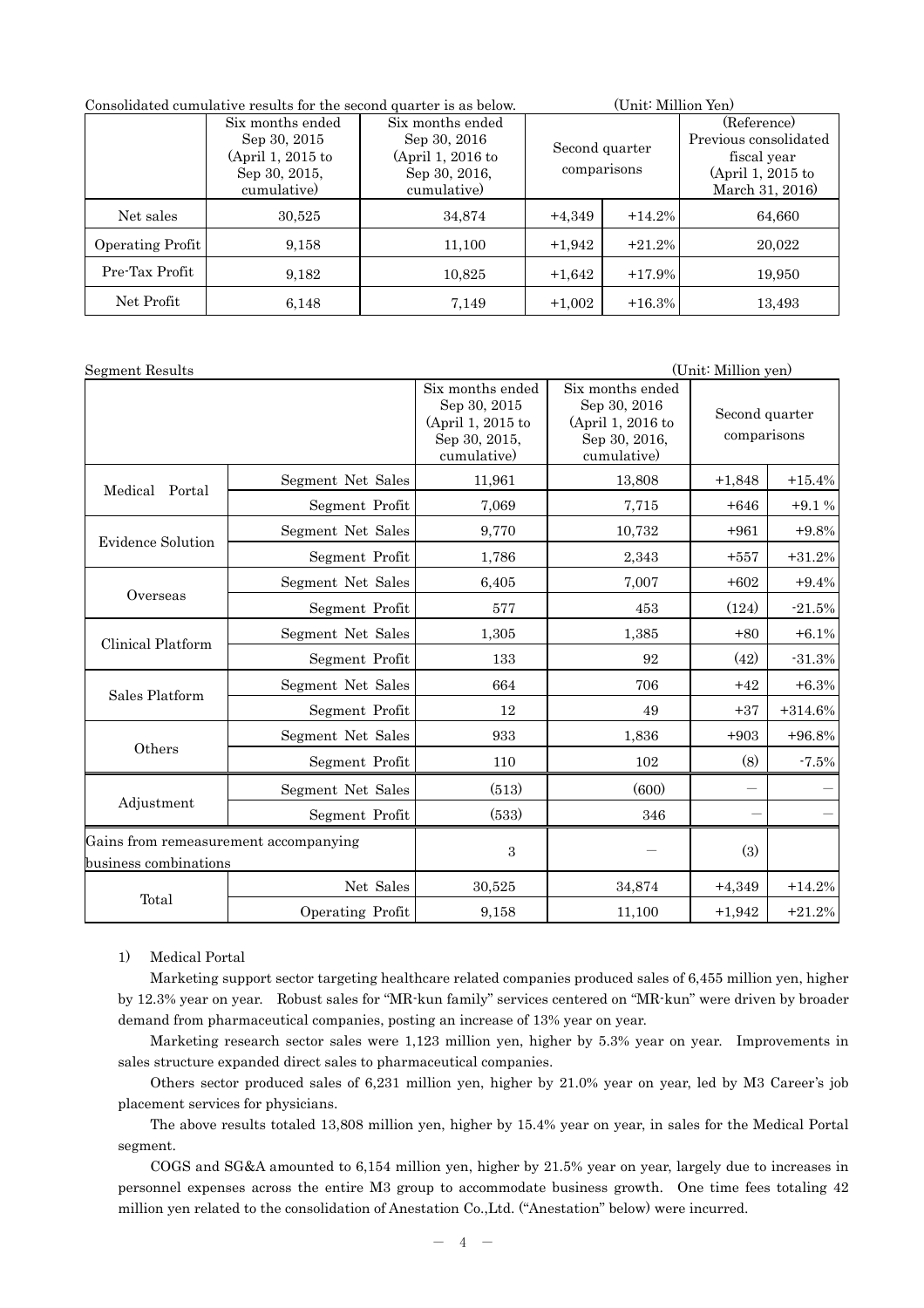Combining the above results, the Medical Portal segment produced profits of 7,715 million yen, higher by 9.1% year on year.

### 2) Evidence Solution

Healthy progress in clinical trial projects and expansion of group subsidiaries resulted in sales amounting to 10,732 million yen, higher by 9.8% year on year. Clinical trial projects progressed steadily, with absorption of costs related to aggressive upfront investment in headcount corresponding to the accumulation of project backlog (segment total of roughly 25,000 million yen) producing segment profits of 2,343 million yen, higher by 31.2% year on year.

### 3) Overseas

In the U.S. and U.K., expansions in both marketing research services for pharmaceutical firms and career services for physicians absorbed negative foreign exchange impact of 1,274 million yen to produce total sales of 6,413 million yen, higher by 11.8% year on year. Adding contribution from China and Korea, the entire Overseas segment sales amounted to 7,007 million yen, higher by 9.4% year on year. Although segment profit excluding M&A fees had positive growth on a local currency basis, impact from upfront investment in staff for China and 93 million yen in negative foreign exchange impact resulted in total segment profit of 453 million yen, lower by 21.5 % year on year. One time fees related to the joint venture launch in India and the consolidation process of Vidal Group totaled 51 million yen.

### 4) Clinical Platform

Sales at C.M.S remained healthy at 1,385 million yen, higher by 6.1% year on year. Increased hiring in anticipation of future demand along with development investments resulted in segment profit of 92 million yen, lower by 31.3% year on year.

### 5) Sales Platform

M3 Marketing operations expanded at a healthy pace. Improvement in the operating ratio of Medical Marketers and higher unit prices resulted in segment sales of 706 million yen, higher by 6.3 % year on year, and segment profit of 49 million yen, higher by 314.6% yen year on year.

#### 6) Others

Healthy progress of all businesses and the consolidation of Tecom in August 2016 increased sales to total 1,836 million yen, higher by 96.8% year on year. Conversely, upfront investments in new businesses reduced profits to 102 million yen for the segment, lower by 7.5% year on year.

Combining the above segments, results for the entire group for the six months ended Sep 30, 2016, amounted to sales of 34,874 million yen, higher by 14.2% year on year, and operating profit of 11,100 million yen, higher by 21.2% year on year. Furthermore, yen conversion of items such as foreign currency denominated loans to overseas group companies caused foreign exchange losses of 281 million yen, resulting in pre-tax profit of 10,825 million yen, higher by 17.9% year on year, and net profit of 7,149 million yen, higher by 16.3% year on year. Comprehensive profit totaled 5,222 million yen, lower by 19.9% year on year due to the 1,466 million yen in negative impact from the foreign exchange conversion of overseas operations results.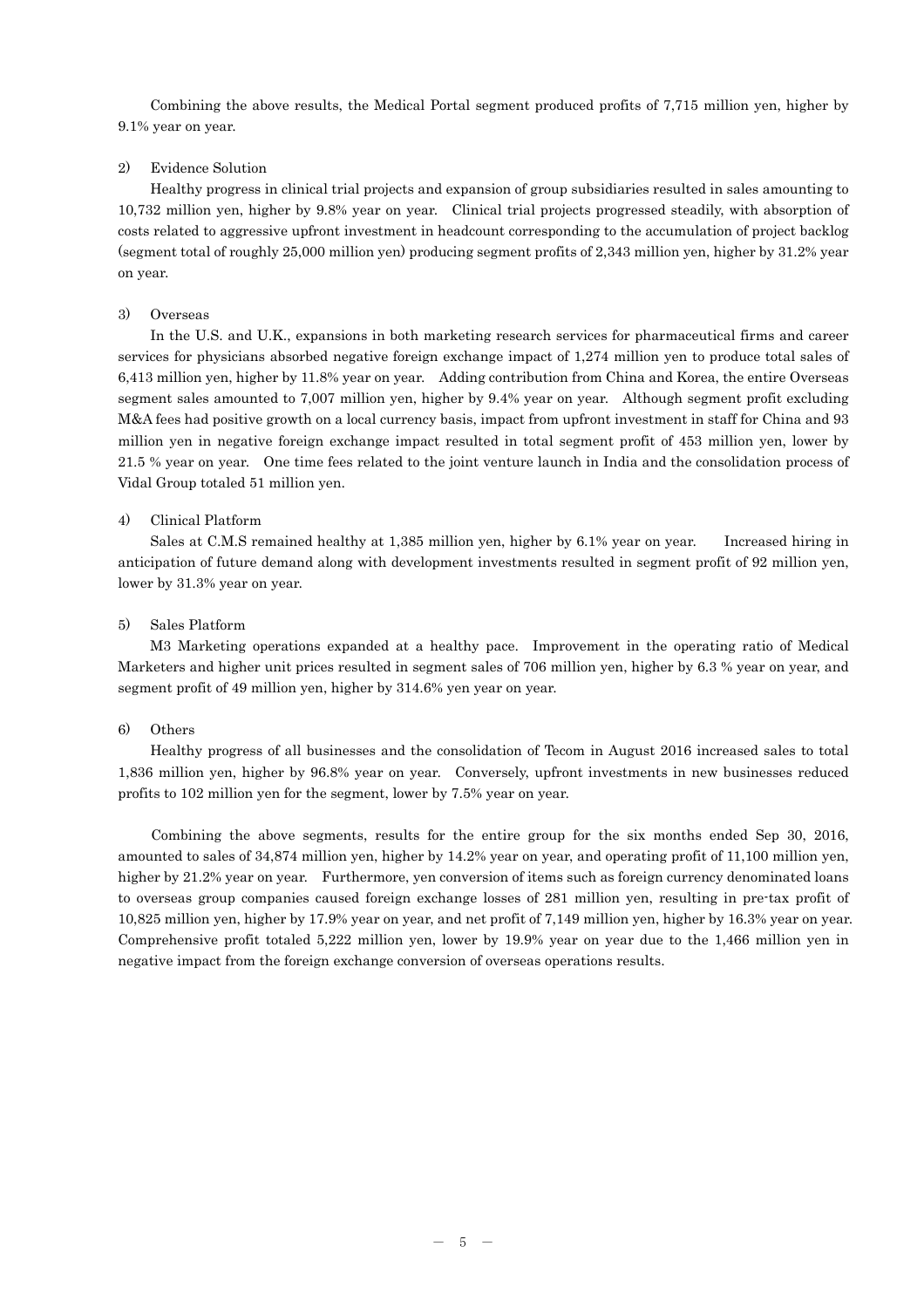#### (2) Explanation of consolidated financial position

#### (Condition of assets, liabilities, and net assets)

Total assets were 75,958 million yen, an increase of 2,316 million yen compared to the end of the previous fiscal year. Current assets totaled 41,378 million yen, a net increase of 2,509 million yen versus last fiscal year end due to an increase in cash and cash equivalents of 2,480 million yen. Illiquid assets totaled 34,580 million yen, a decrease of 193 million yen versus last fiscal year end, due to effects such as the decrease of 863 million yen in available for sale financial assets from factors such as the sale of available for sale financial assets, versus the increase in goodwill of 365 million yen from causes such as the increase in newly consolidated subsidiaries.

Total liabilities increased by 68 million yen versus last fiscal year end to total 17,147 million yen. Current liabilities increased by 45 million yen versus previous fiscal year end to total 15,037 million yen due to effects such as the increase in operation payables and other payables of 480 million yen from an increase in newly consolidated subsidiaries, versus effects such as the decrease of 344 million yen in accrued tax payables due to items such as the payment of corporate income tax. Illiquid liabilities increased by 23 million yen versus previous fiscal year end to total 2,110 million yen.

Total shareholder's equity increased by 2,249 million yen compared to the end of the previous fiscal year to total 58,811 million yen. Factors include the decrease in components of other capital by 1,855 million yen due to items such as the appropriation of 6,577 million yen in profits attributable to the owners of the parent company, versus an increase of 3,665 million yen in retained earnings due to appropriation of 2,913 million yen in dividends, and the decrease in foreign exchange gains of foreign operations resulting from yen strength.

#### (Condition of cashflows)

Cash and cash equivalents for the six months ended Sep 30, 2016 increased by 2,480 million yen versus last fiscal year end to total 24,455 million yen.

Cash flows from operating activities produced an income of 6,883 million yen, an increase of 2,495 million yen year on year. The major component of inflow was pre-tax profit of 10,825 million yen, and the major component of outflow was payment of corporate income tax of 4,039 million yen.

Cash flows from investment activities resulted in a decrease in outflow by 665 million yen year on year, to total an outflow of 943 million yen. The major component of inflow was the 1,484 million yen from reduction in available-for-sales financial assets, while the major component of outflow was the 1,182 million yen from the acquisition of shares in subsidiaries Anestation and India's Health Impetus Private Limited which accompanies changes in scope of consolidation.

Cash flows from financing activities resulted in a decrease in outflow of 2,146 million yen year on year, to total an outflow of 3,095 million yen. The major component was dividend payments of 2,910 million yen paid to the owners of the parent company.

#### (3) Forward-looking statements and consolidated results forecasts

We anticipate increases in sales and profits for the group for the fiscal year ending March 31, 2017.

1) Medical Portal segment

The marketing support business targeting healthcare related companies is expected to expand its services surrounding "MR-kun family."

The marketing research business is expected to remain steady within the backdrop of demand mainly from pharmaceutical companies.

In other businesses, expansion is expected in various services with growth lead by M3 Career and "Mr. Finder."

Expenditure resulting from aggressive headcount increases geared for further growth is expected, however, no structural changes in costs relating to existing services should occur.

As a combined result of the above, we expect the Medical Portal segment to see increased sales and profits.

2) Evidence Solution segment

For the Evidence Solution segment, we expect healthy operations at each subsidiary to increase sales and profits for the segment.